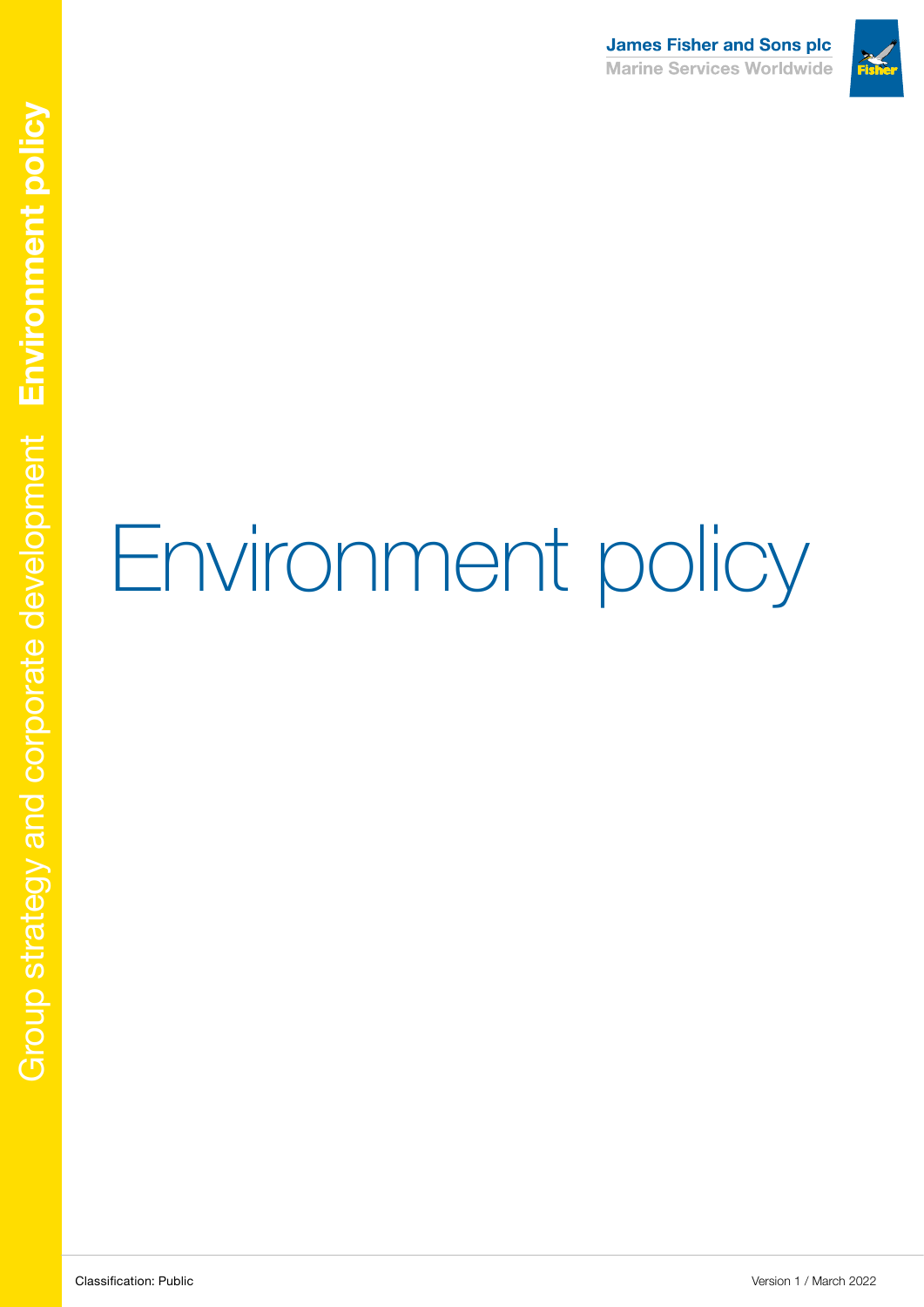

# Group strategy and corporate development

# **Environment policy**

# **Contents**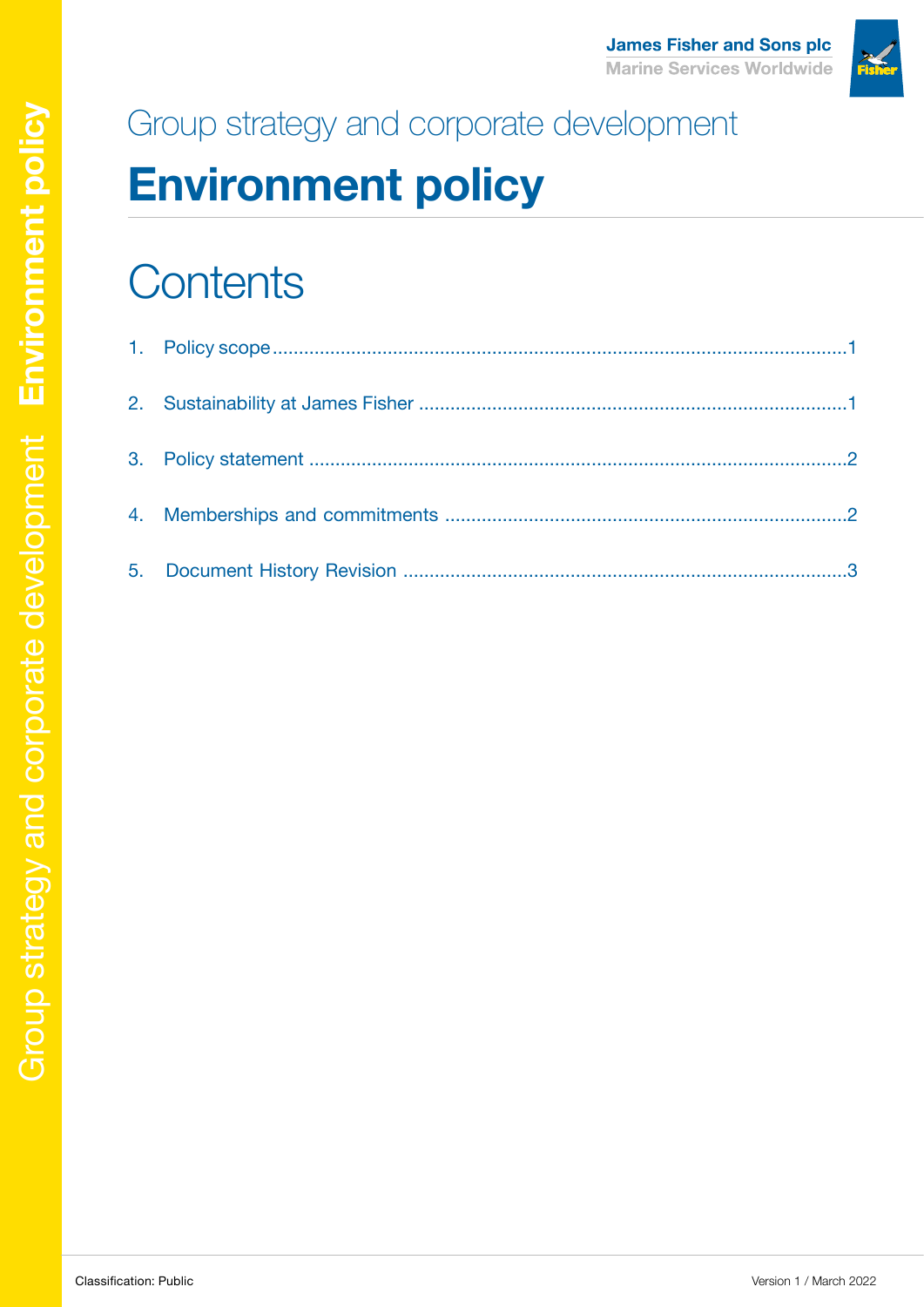**James Fisher and Sons plc Marine Services Worldwide** 

### 1. Policy scope

This policy does not form part of the terms and conditions of employment and does not impact upon an employee's statutory rights. The Company reserves the right to amend, withdraw or replace this policy at any time

This policy supersedes any previous environment policies with effect of 28 March 2022.

This policy applies to James Fisher and Sons plc ("Company") and all subsidiary companies of the James Fisher Group (the "Group) and is global. The policy applies to all employees of the Group, defined as any employee of the Company or its subsidiaries.

For clarity, the term 'employees' refers to both employees and workers of the Group at all levels.

### 2. Sustainability at James Fisher

Our purpose is pioneering safe and trusted solutions to complex problems in harsh environments to create a sustainable future.

At James Fisher, sustainability means delivering strong, profitable growth, building on our 175-year history, and having a positive impact on all our stakeholders – shareholders, employees, customers & suppliers, the local communities in which we operate, and the environment.

Our sustainability strategy puts our purpose into action and demonstrates our commitment to providing solutions that meets the current need without compromising the ability of future generations to meet their needs.

The first pillar of our sustainability strategy is Planet, with the stated ambition to protect and restore the environment. We have taken an integrated approach to addressing environmental issues while focussing on three priorities:

- Portfolio choices: Evolve our portfolio to serve the energy transition, with focus on growing renewables and remediation capabilities.
- Resource efficiency: Minimise waste and improve productivity by embedding Circular Economy and Lean principles in our DNA.
- Greenhouse Gas (GHG) emissions: Reduce our GHG emissions footprint by sourcing energy and fuels from low carbon sources and investing in emissions abatement initiatives towards a net zero future.

See<https://www.james-fisher.com/strategy>for more information on our sustainability strategy.

### 3. Policy statement

Our environment policy is established through the relevant elements of our Code of Ethics and supported by our policy framework, our sustainability strategy, and our internal group governance processes, requirements, and guidance, including those comprising our environmental management system (EMS).

Our aims and objectives are as follows:

Elevate environmental concerns and risks to an equal level with economic and commercial considerations in decision-making.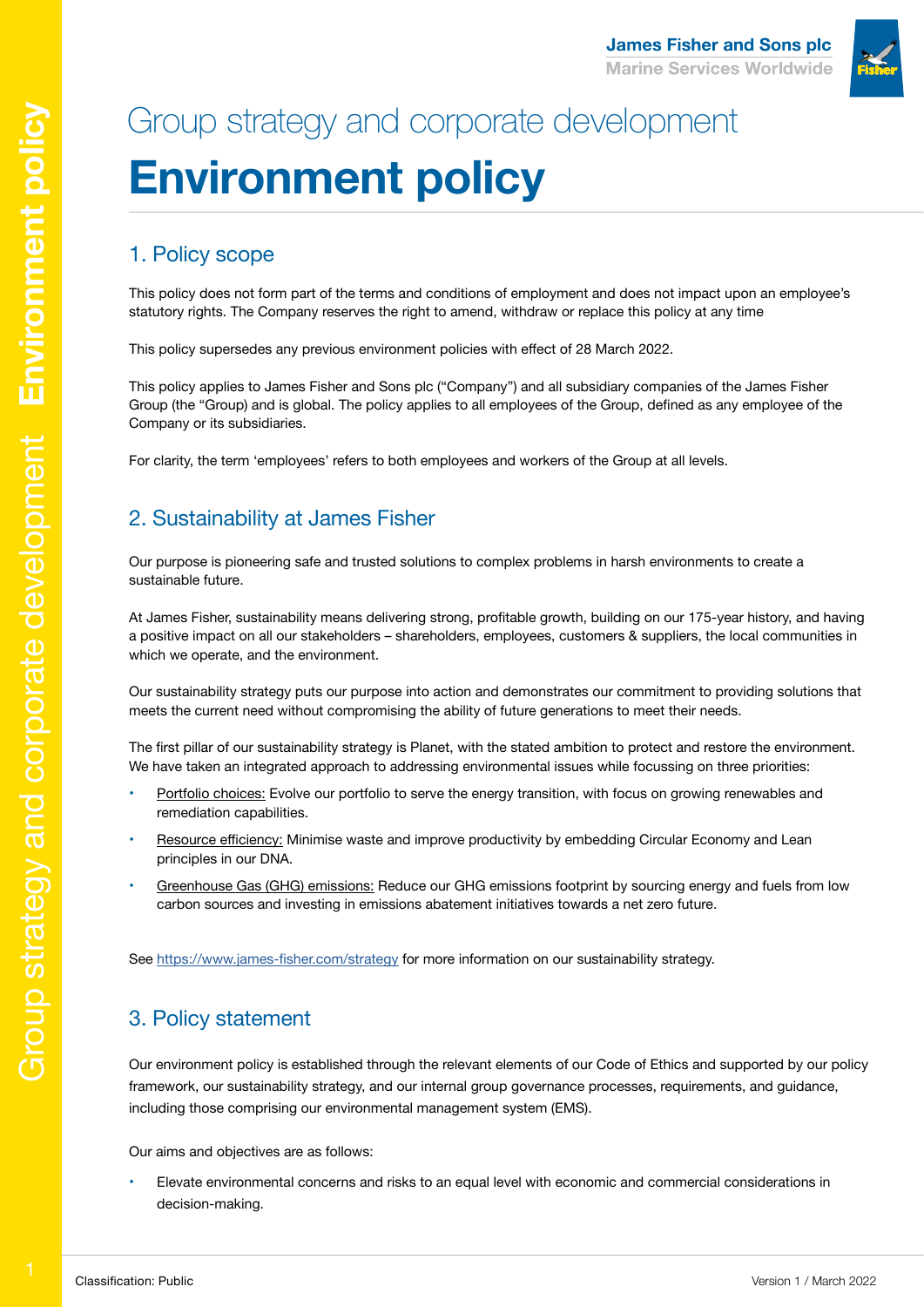

## Group strategy and corporate development

- Comply with applicable environmental laws, company policies and procedures to protect the environment where we operate.
- Identify and systematically manage the environmental impact of our operations including: greenhouse gas emissions, energy utilisation and management, waste management, water management, air quality, and protected areas. Continuously improve our environmental management system through the requirement at major operating sites to attest or certify to the international standard, ISO 14001 - Environmental Management.
- Work to deliver our sustainability objectives and priorities, including our net zero ambition, growth of the renewables and remediation business, integration of Lean methodology and Circular Economy principles across operating companies, and engagement with key suppliers to adopt and embed sustainable practices in support of our operations.
- Set environment-related key performance indicators (KPIs) and targets with which we will measure and track progress in delivering our sustainability objectives.
- Raise awareness and understanding of environmental issues with our employees by communicating the value of our sustainability strategy and their role in delivering against our priorities and targets.
- Monitor and report on our progress and work to engage all stakeholders on environmental issues.
- Maintain board and executive-level oversight of the management of environmental risks and the effectiveness of sustainability strategy implementation.

### 4. Memberships and commitments

- The CDP: A not-for-profit charity that runs the global disclosure system for investors, companies, cities, states, and regions to manage their environmental impacts.
- The Council for Inclusive Capitalism: A movement of the world's business and public sector leaders who are working to build a more inclusive, sustainable, and trusted economic system.